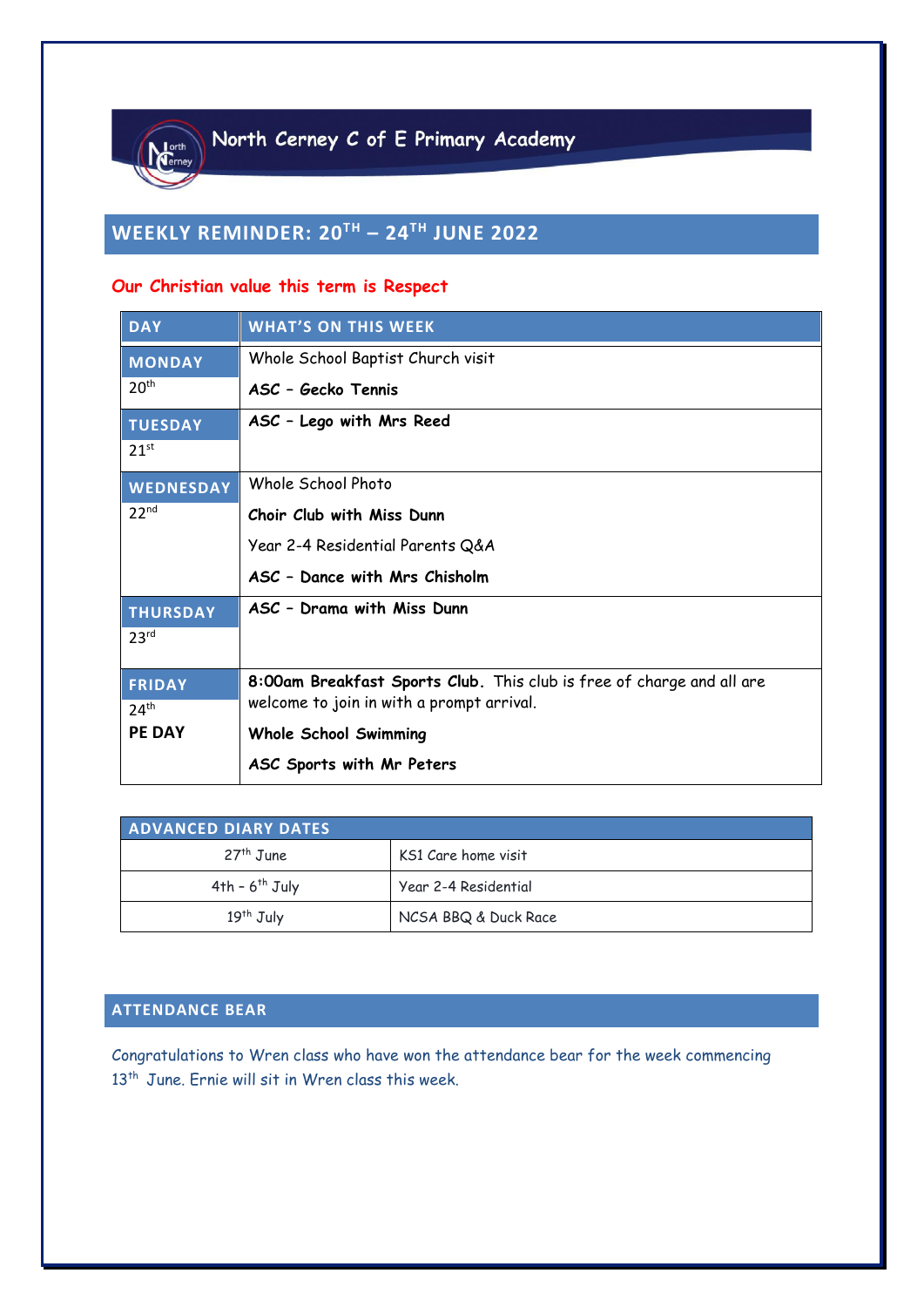## **BAPTIST CHURCH REMINDER**

A reminder that on Monday 20<sup>th</sup> June the whole school will be visiting the Baptist Church in Cirencester. All children will require:

- A packed lunch
- A named water bottle
- School uniform is to be worn
- Sun cream applied at home
- Sun hat

If you have any questions, please do not hesitate to contact the school office.

#### **WHOLE SCHOOL PHOTO**

Please ensure children are wearing appropriate North Cerney clothing.

| <b>BOYS - GENERAL</b>            |                                                   |  |
|----------------------------------|---------------------------------------------------|--|
| Trousers:                        | Grey, short or long.                              |  |
| Shirt:                           | Royal Blue Polo Shirt                             |  |
| Sweatshirt:                      | Navy blue with school logo.                       |  |
| Socks:                           | Dark coloured.                                    |  |
| Shoes:                           | Sensible, black or brown shoes.                   |  |
| <b>BOYS - SUMMER (OPTIONAL)</b>  |                                                   |  |
| Shorts:                          | Grey                                              |  |
| <b>GIRLS - GENERAL</b>           |                                                   |  |
| Skirt:                           | Royal Blue Tartan skirt or Tartan pinafore dress. |  |
| Trousers:                        | Grey                                              |  |
| Blouse:                          | Royal Blue Polo Shirt                             |  |
| Cardigan or Sweatshirt:          | Navy blue with school logo.                       |  |
| Socks:                           | Navy blue or white.                               |  |
| Tights:                          | Navy blue                                         |  |
| Shoes:                           | Sensible, black or brown shoes.                   |  |
| <b>GIRLS - SUMMER (OPTIONAL)</b> |                                                   |  |
| Dress:                           | Blue/white gingham.                               |  |

No high-heels, fashion boots, sandals, trainers or bright coloured shoes please.

Hair accessories should be smart and discreet.

Please be reminded that jewellery, nail polish and make up are not appropriate for school. Children with pierced ears may wear simple studs for safety.

### **SWIMMING COLLECTION TIME**

Collection times for swimming has been amended to 3:15pm with immediate affect.